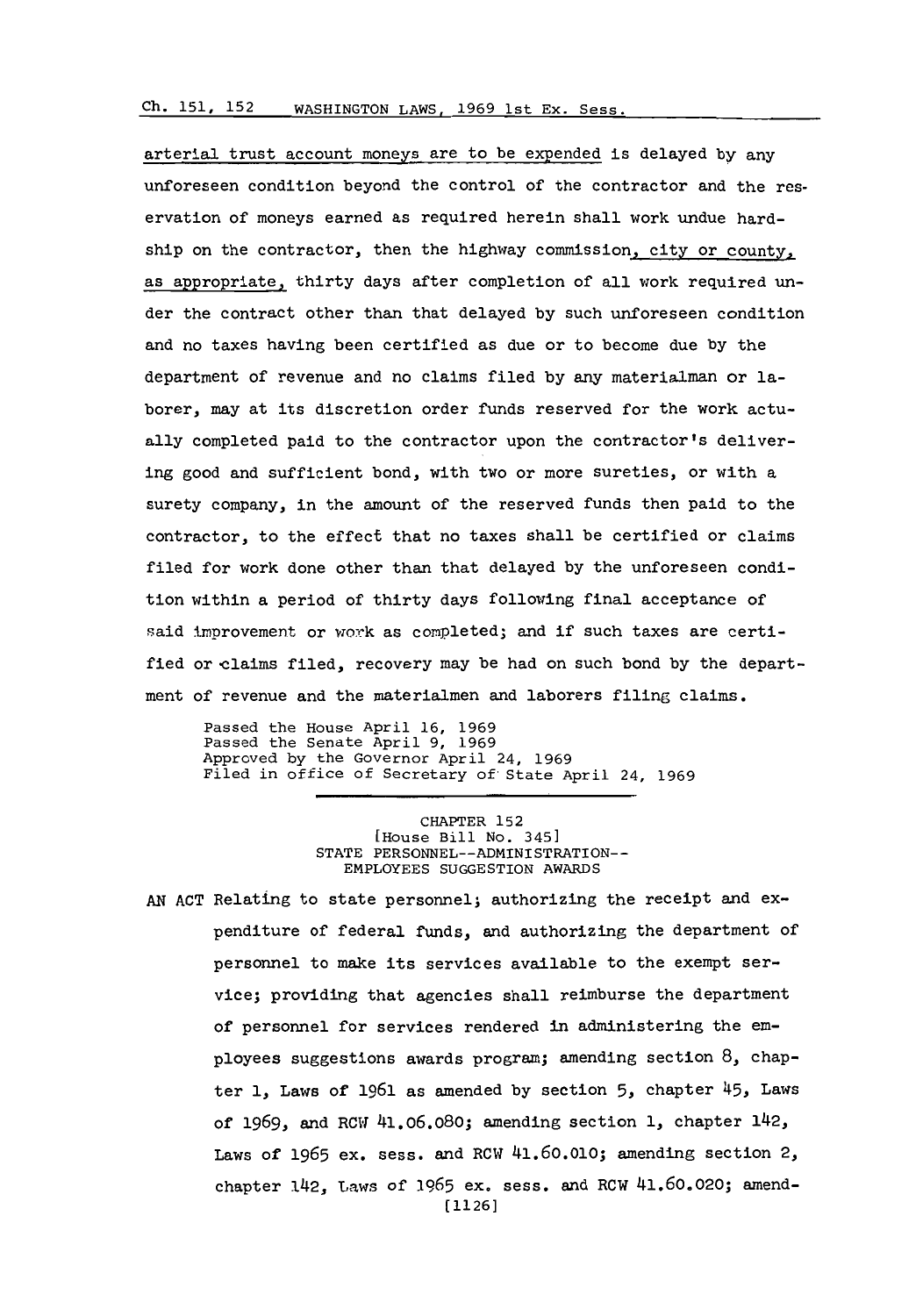**ipng** section 4, chapter 142, Laws of **1965** ex. sess. and ROW 41- .60.0)40; amending section **5,** chapter 142, Laws of **1965** ex. sess. and RCW 41.60.050; amending section 6, chapter 142, Laws of **165** ex. sess., and ROW 41.60.06o; adding a new section to chapter **1,** Laws of **1961** and to chapter 41.06 ROW; and adding a new section to chapter 142, Laws of 1965 ex. sess., and to chapter 41.60 RCW.

BE IT ENACTED BY THE LEGISLATURE OF THE STATE OF WASHINGTON:

**NEW** SECTION. Section **1.** There is added to chapter **1,** Laws of **1961** and to chapter 41.06 ROW a new section to read as follows:

The state personnel board is authorized to receive federal funds now available or hereafter made available for the assistance and improvement of public personnel administration, which may be expended in addition to the department of personnel service fund established **by** ROW 41.06.280.

Sec. 2. Section **8,** chapter **1,** Laws of **1961** as amended **by** section **5,** chapter 45, Laws of **1969,** and ROW 41.06.080 are each amended to read as follows:

Notwithstanding the provisions of this chapter, the department of personnel may make its services available on request, on a reimbursable basis, to:

**(1)** Either the legislative or the judicial branch of the state government;

(2) Any county, city, town, or other municipal subdivision of the state;

**(3)** The institutions of higher learning;

(4) ((The-department-ef-highways)) Any agency, class, or position set forth in ROW 41.06.070.

Sec. 3. Section 1, chapter 142, Laws of 1965 ex. sess., and RCW 41.60.010 are each amended to read as follows:

As used in this chapter:

**(1)** "Board" means the employee suggestion awards board.

(2) "Employee suggestion program" means the program developed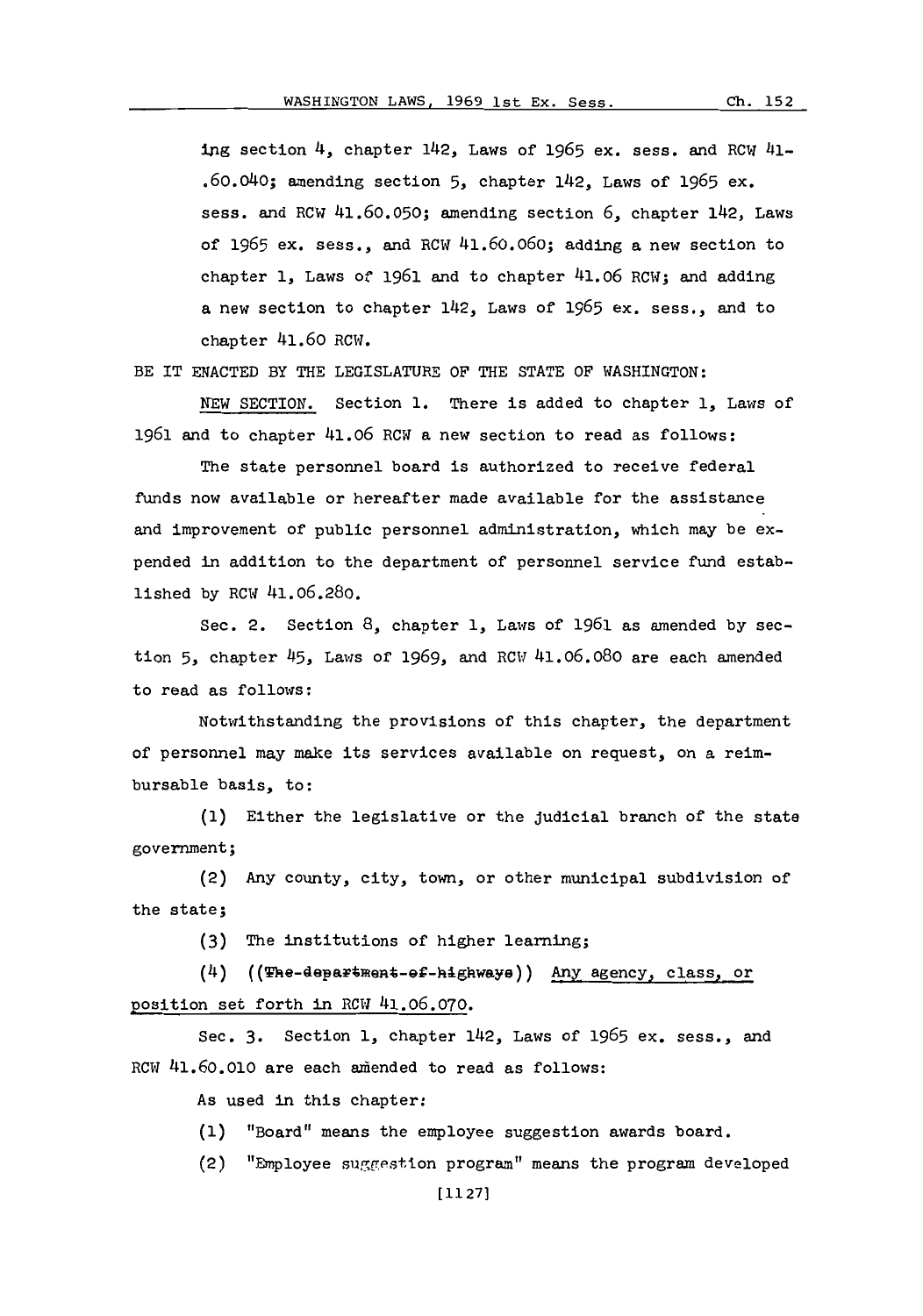**by** the board under RCW 41.60.020(2).

**(3)** "Secretary" means the secretary of the employee suggestion *program.*

(4) "Institutions of higher learning" are the University of Washington. Washington State University, Central Washington State Co1 lege, Eastern Washington State College. Western Washington State College, The Evergreen State College, and the various state community college districts.

Se.4. Section 2, chapter 142, Laws of *1965* ex. sess. and RCW 41.60.020 are each amended to read as follows:

**(1)** There is ((hereby)) established the employee suggestion awards board. The board shall consist of the director of personnel or his designee who shall serve as its chairman and ((three)) two state officers or state employees appointed **by** the governor, to serve at his pleasure. ((The-members-ef-the-beard-shall-elect-ene-member as-ehairman<sub>r</sub>)) The governor shall appoint a state officer or state employee to serve as secretary of the employee suggestion program.

(2) The board shall formulate, establish and maintain an employee suggestion program to encourage and reward meritorious suggestions'by state employees that will promote efficiency and economy in the performance of any function of state government: PROVIDED, That this **1969** amendatory act shall not apply to the institutions of higher learning or to their employees.

**(3)** The secretary,.with the approval of the employee suggestion awards board, shall prepare rules and regulations necessary or appropriate for the proper administration and for the accomplishment of the purposes of this chapter.

Sec. **5.** Section 4, chapter 142, Laws of **1965** ex. sess., and RCW 41.60.040 are each amended to read as follows:

Cash awards ((y-net-te-exeeed-a-tetal-ef-five-theusand-dellars  $div4ng$ -any-fiseal-yeary) may be paid from the department of personnel service fund not to exceed a total of five thousand dollars during any fiscal year from sources provided in this **1969** amendatory act. togeth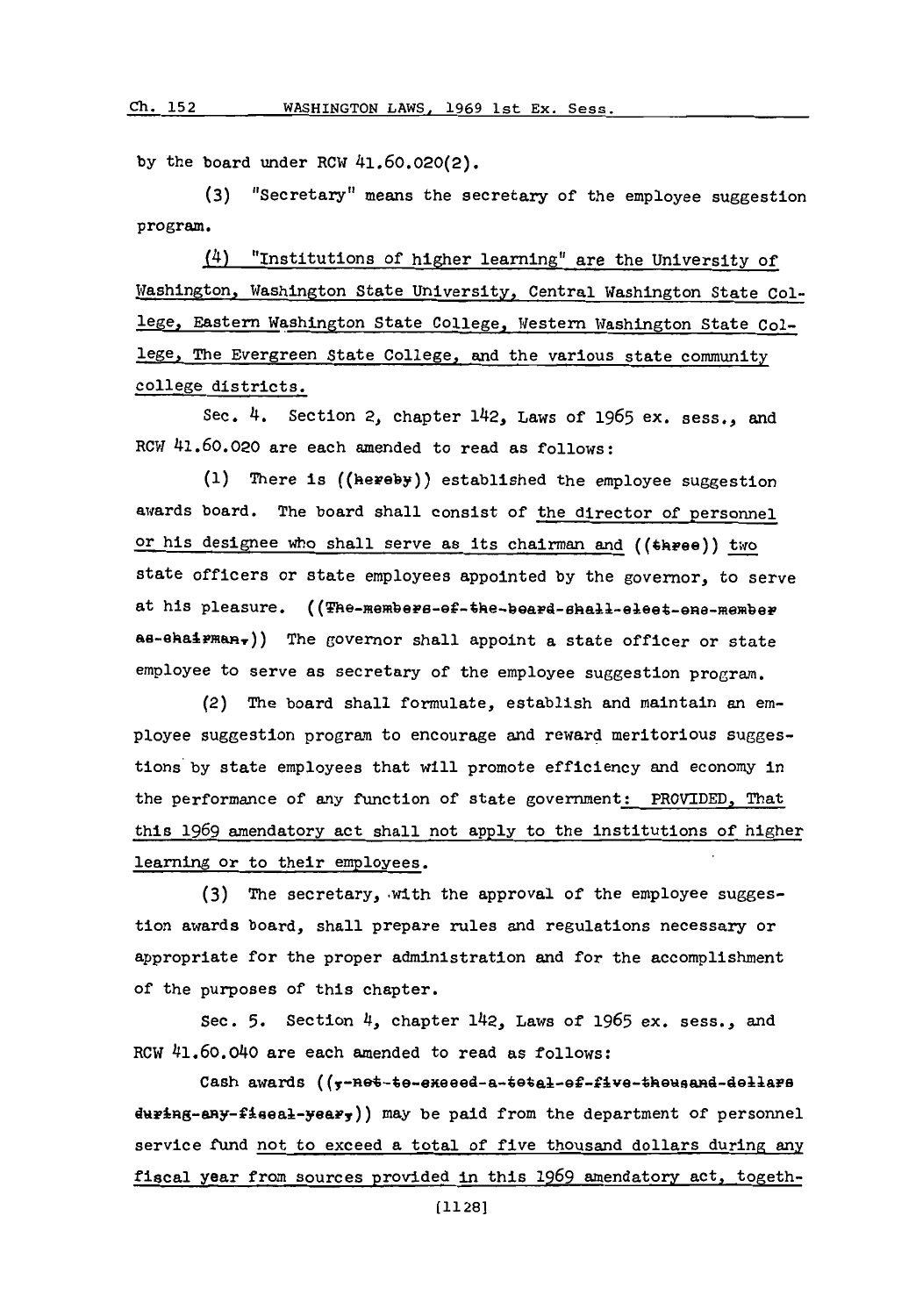er with such other funds as may be available from donations, grants, and other sources: PROVIDED, That no award or awards in any fiscal year to any one employee shall exceed three hundred dollars.

Sec. **6.** Section **5,** chapter 1~42, Laws of **1965** ex. sess., and ROW 41.60.050 are each amended to read as follows:

Administrative expenses of the board in administering this chapter ((shall-be-limited-to-two-hundred-dollars-per-biennium-and)) shall be paid from the department of personnel service fund and shall be limited to five thousand dollars per biennium from sources provided in this **1969** amendatory act together with such other funds as may be available from donations, grants and other sources.

Sec. 7. Section 6, chapter 142, Laws of 1965 ex. sess., and ROW 41.60.060 are each amended to read as follows:

 $((+1))$  The estimated annual amount of the cash awards and administrative expenses under this chapter which are to be paid from the department of personnel service fund shall be in addition to the administrative expenscs and costs of operating the personnel departments established under the provisions of RCW 41.06.030 ( $\frac{}{y^{-4}}$ +,06,090) and 41.06.060, as now or hereafter amended, and shall be added to and collected with the administrative expenses and costs of operating (( $\text{these-agene}$ ies)) the department of personnel under RCW 41.06.280.

(({2}--Vouchers-for-the-payment-of-eash-awards-and-administrative-expenses-shall-be-prepared-by-the-directors-of-the-personnel beards-established-by-RGW-41,06,030,-41,06,050-and-41,06,060-payable from-the-department-of-personnel-service-fund-upon-certification-ef the-ehairman-or-seeretary-of-the-employee-suggestion-awards-board-of the-ameunt-of-the-eash-award-and-the-person-to-whom-the-award-has  $begin{pmatrix} -\text{model} - \text{pred} & -\text{t-1} & -\text{t-1} & -\text{t-1} & -\text{t-1} & -\text{t-1} & -\text{t-1} & -\text{t-1} & -\text{t-1} & -\text{t-1} & -\text{t-1} & -\text{t-1} & -\text{t-1} & -\text{t-1} & -\text{t-1} & -\text{t-1} & -\text{t-1} & -\text{t-1} & -\text{t-1} & -\text{t-1} & -\text{t-1} & -\text{t-1} & -\text{t-1} & -\text{$ 

**NEW** SECTION. Sec. **8.** There is added to chapter 1142, Laws of **1965** ex, sess., and to chapter 41,60 RCW a new section to read as fol**lows:**

An amount may be charged against the agencies allotments subject to chapter 41.60 RCW pro rata, at a rate to be fixed by the